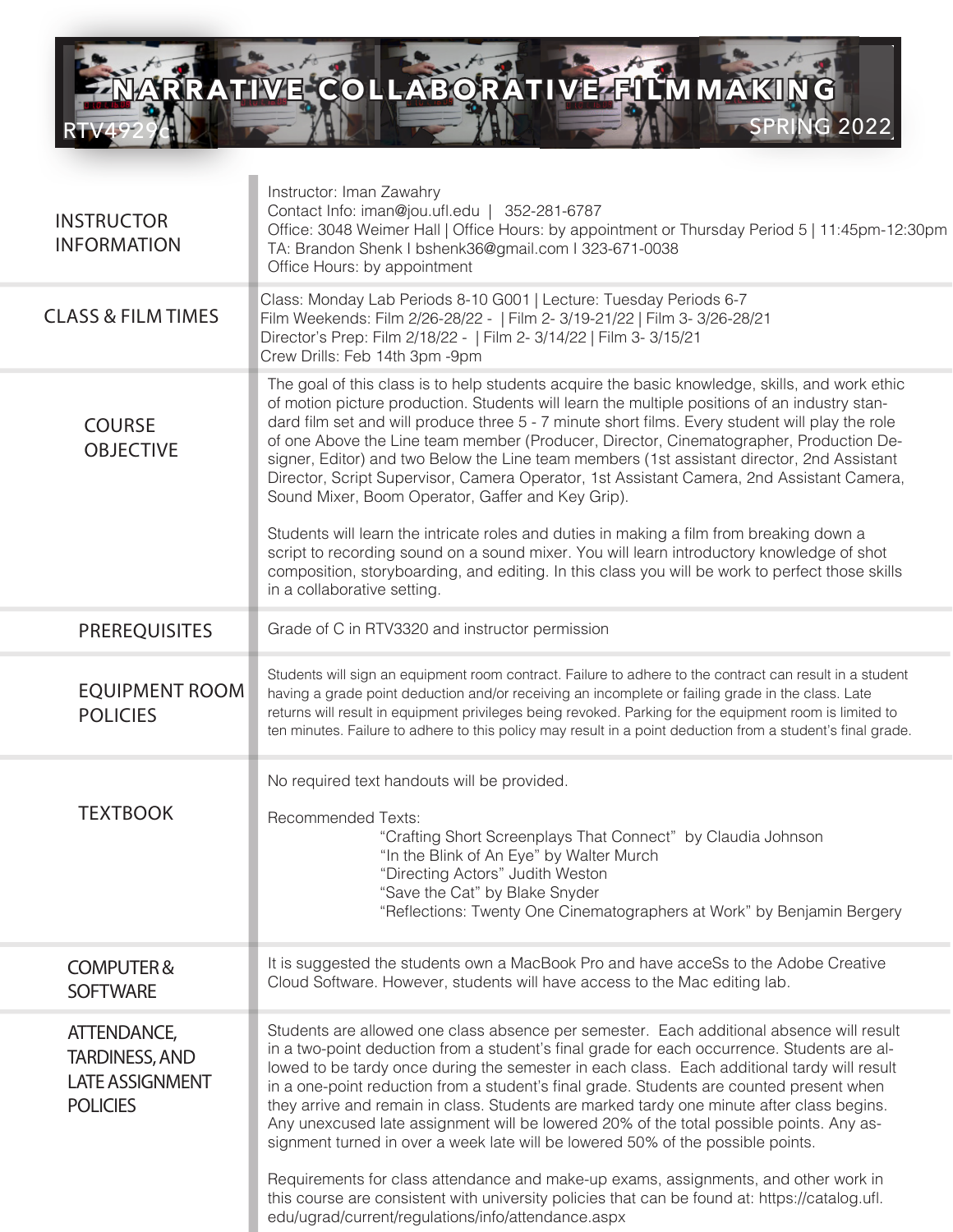

## COVID-19 **UNIVERSITY POLICIES** FACE TO FACE CLASSES (LABS) We will have face-to-face instructional sessions to accomplish the student learning objectives of this course. In response to COVID-19, the following policies and requirements are in place to maintain your learning environment and to enhance the safety of our in-classroom interactions. • Sanitizing supplies are available in the classroom if you wish to wipe down your desks prior to sitting down and at the end of the class. If you are experiencing COVID-19 symptoms (Check the CDC website for guidance on symptoms of coronavirus), please use the UF Health screening system and follow the instructions on whether you are able to attend class. Go to https://coronavirus.ufhealth.org/ for UF Health guidance on what to do if you have been exposed to or are experiencing Covid-19 symptoms. • Course materials will be provided to you with an excused absence, and you will be given a reasonable amount of time to make up work. Find more information in the university attendance policies. ON SET If a student has not been vaccinated, students will take a COVID test the week (7 days) before production. The students must remain in their own bubble from that point until production. On set students must wear masks.. If the test is negative you may not come to set or near your classmates and quarantine according to the CDC guidelines. Please refer to the Film Florida Covid Set Guidelines in Canvas for more information. **UNIVERSITY POLICIES** IN CLASS RECORDING Students are allowed to record video or audio of class lectures. However, the purposes for which these recordings may be used are strictly controlled. The only allowable purposes are (1) for personal educational use, (2) in connection with a complaint to the university, or (3) as evidence in, or in preparation for, a criminal or civil proceeding. All other purposes are prohibited. Specifically, students may not publish recorded lectures without the written consent of the instructor. A "class lecture" is an educational presentation intended to inform or teach enrolled students about a particular subject, including any instructor-led discussions that form part of the presentation, and delivered by any instructor hired or appointed by the University, or by a guest instructor, as part of a University of Florida course. A class lecture does not include lab sessions, student presentations, clinical presentations such as patient history, academic exercises involving solely student participation, assessments (quizzes, tests, exams), field trips, private conversations between students in the class or between a student and the faculty or lecturer during a class session. Publication without permission of the instructor is prohibited. To "publish" means to share, transmit, circulate, distribute, or provide access to a recording, regardless of format or medium, to another person (or persons), including but not limited to another student within the same class section. Additionally, a recording, or transcript of a recording, is considered published if it is posted on or uploaded to, in whole or in part, any media platform, including but not limited to social media, book, magazine, newspaper, leaflet, or third party note/tutoring services. A student who publishes a recording without written consent may be subject to a civil cause of action instituted by a person injured by the publication and/or discipline under UF Regulation 4.040 Student Honor Code and Student Conduct Code TIME COMMITMENT RTV4929c NCF is an immersive capstone course in film production and post-production. The course is based on team filmmaking. You will need the team and the team will need you. This course requires a significant time commitment from each student. Principal photography on each film will require 36-40 hours of work outside of class as well as a mature approach to time management techniques in order to meet production benchmarks and deadlines. TIME COMMITMENT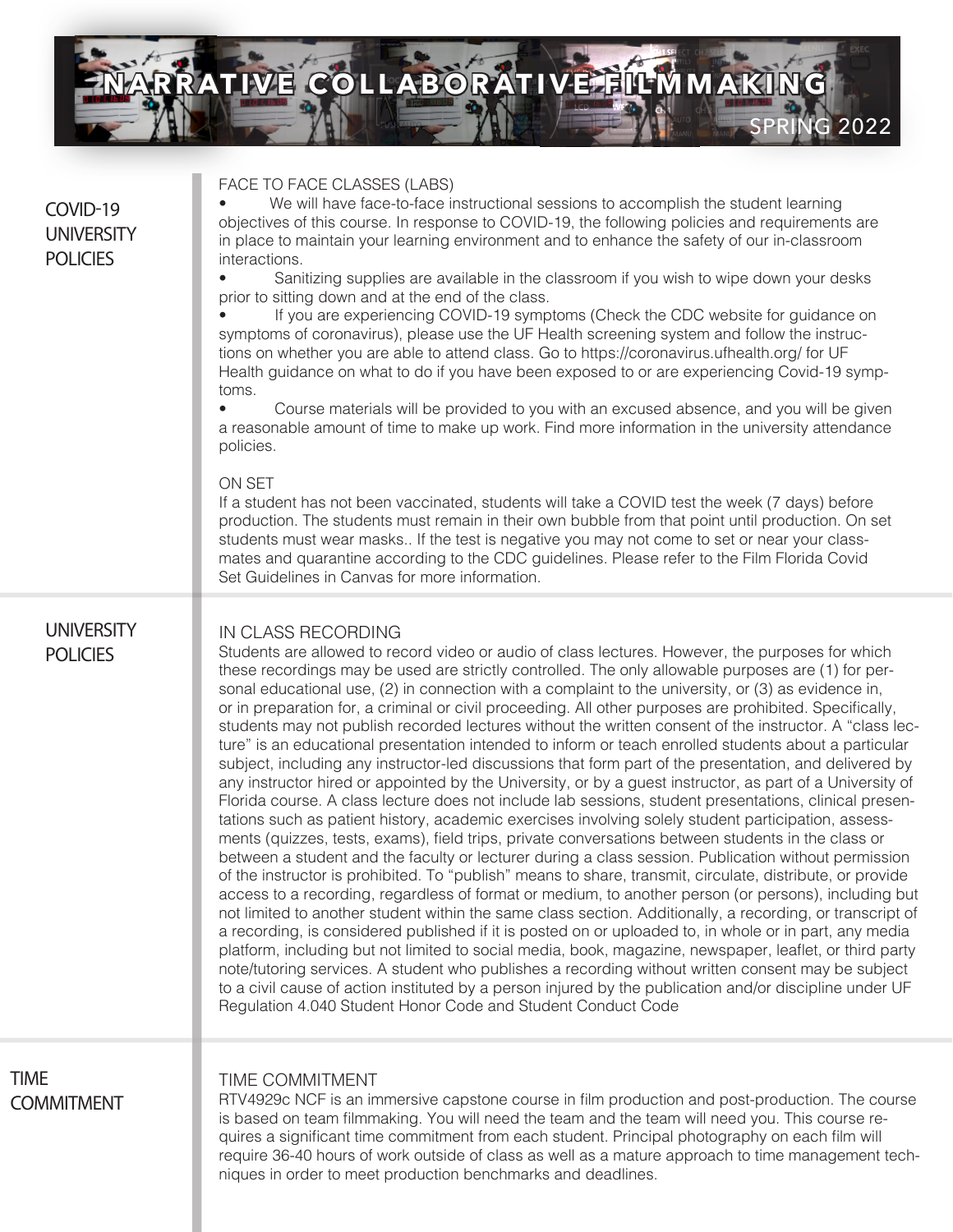ENARRA **NARRATIVE COLLABORATIVE FILM MAKING** 

SPRING 2022

| <b>UNIVERSITY</b><br><b>POLICIES</b>                          | STUDENTS WITH DISABILITIES<br>Students requesting classroom accommodation must first register with the Dean of Stu-<br>dents Office. The Dean of Students Office will provide documentation to the student who<br>must then provide this documentation to the Instructor when requesting accommodation.<br>STUDENT EVALUATION OF COURSE AND INSTRUCTOR<br>Students are expected to provide professional and respectful feedback on the quality of<br>instruction in this course by completing course evaluations online via GatorEvals. Guidance<br>on how to give feedback in a professional and respectful manner is available at https://<br>gatorevals.aa.ufl.edu/students/. Students will be notified when the evaluation period opens,<br>and can complete evaluations through the email they receive from GatorEvals, in their Can-<br>vas course menu under GatorEvals, or via https://ufl.bluera.com/ufl/. Summaries of course<br>evaluation results are available to students at https://gatorevals.aa.ufl.edu/public-results/.                                                                                                                                                                          |                                                                                                                            |                                                                                                                                                                                                                                                   |  |  |
|---------------------------------------------------------------|--------------------------------------------------------------------------------------------------------------------------------------------------------------------------------------------------------------------------------------------------------------------------------------------------------------------------------------------------------------------------------------------------------------------------------------------------------------------------------------------------------------------------------------------------------------------------------------------------------------------------------------------------------------------------------------------------------------------------------------------------------------------------------------------------------------------------------------------------------------------------------------------------------------------------------------------------------------------------------------------------------------------------------------------------------------------------------------------------------------------------------------------------------------------------------------------------------------------|----------------------------------------------------------------------------------------------------------------------------|---------------------------------------------------------------------------------------------------------------------------------------------------------------------------------------------------------------------------------------------------|--|--|
| <b>UNIVERSITY</b><br><b>POLICIES</b>                          | UF HONOR CODE<br>UF students are bound by The Honor Pledge which states, "We, the members of the University of<br>Florida community, pledge to hold ourselves and our peers to the highest standards of honor and<br>integrity by abiding by the Honor Code. On all work submitted for credit by students at the University<br>of Florida, the following pledge is either required or implied: "On my honor, I have neither given nor<br>received unauthorized aid in doing this assignment."<br>The Honor Code (http://www.dso.ufl.edu/sccr/process/student-conduct-honor-code/) specifies a<br>number of behaviors that are in violation of this code and the possible sanctions. Furthermore, you<br>are obligated to report any condition that facilitates academic misconduct to appropriate personnel.<br><b>HELP WITH COPING</b><br>The UF Counseling and Wellness Center is a terrific, free resource for any student who could use help<br>managing stress or coping with life. The center, at 3190 Radio Road on campus, is open for<br>appointments and emergency walk-ins from 8 a.m. to 5 p.m. Monday through Friday. To make an<br>appointment or receive after-hours assistance, call 352-392-1575. |                                                                                                                            |                                                                                                                                                                                                                                                   |  |  |
| <b>ASSIGNMENTS,</b><br><b>PROJECTS&amp;</b><br><b>GRADING</b> | <b>ASSIGNMENTS</b><br>Grades will be rounded up to next letter grade ie. $93.6 = 94$                                                                                                                                                                                                                                                                                                                                                                                                                                                                                                                                                                                                                                                                                                                                                                                                                                                                                                                                                                                                                                                                                                                               |                                                                                                                            | <b>GRADING SCALE</b><br>94% or higher<br>$= A$<br>90%-93%<br>$= A$ -<br>88%-89%<br>$= B +$<br>84%-87%<br>$=$ B<br>80%-83%<br>$= B$ -<br>$= C +$<br>78%-79%<br>74%-77%<br>$= C$<br>70%-73%<br>$= C$ -<br>65%-69%<br>$= D$<br>64% or below<br>$= E$ |  |  |
| <b>ASSIGNMENTS</b>                                            | <b>ASSIGNMENTS (DETAILS WORKSHEETS WILL BE PROVIDED ON CANVAS)</b><br>1) PITCH<br>2) CREW DRILLS<br>3) PAINTING WITH LIGHT<br>4) DIRECTOR'S PREP<br>5) PRODUCTION DELIVERY BOOKS<br>6) FINAL FILM                                                                                                                                                                                                                                                                                                                                                                                                                                                                                                                                                                                                                                                                                                                                                                                                                                                                                                                                                                                                                  | Due Jan. 10th<br>Due Feb. 14nd<br>Due Feb. 15th<br>Due Feb. 18th, Mar. 14th, Mar. 15<br>Due April. 19th<br>Due April. 22nd |                                                                                                                                                                                                                                                   |  |  |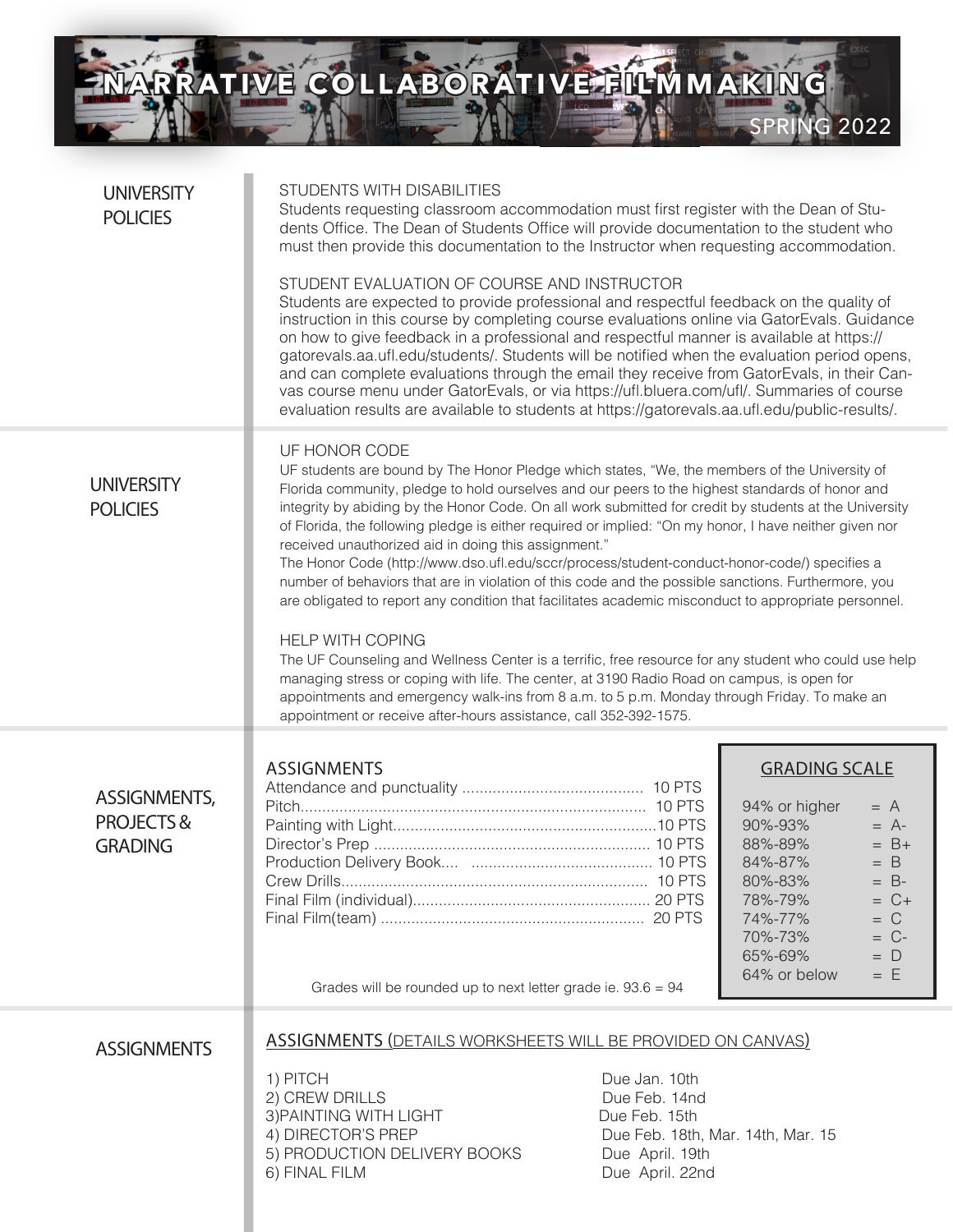

| <b>CLASS</b>                                                                                                                                                                                                                                                                                                        | <b>MONDAY LAB</b>                                                                                                                                                                                      |          | <b>TUESDAY</b>                                                                                         | <b>TUESDAY CLASS</b><br>PERIOD 6-7-12:50PM-2:45PM                                                                              | <b>DUE</b>                                                           |
|---------------------------------------------------------------------------------------------------------------------------------------------------------------------------------------------------------------------------------------------------------------------------------------------------------------------|--------------------------------------------------------------------------------------------------------------------------------------------------------------------------------------------------------|----------|--------------------------------------------------------------------------------------------------------|--------------------------------------------------------------------------------------------------------------------------------|----------------------------------------------------------------------|
| PERIOD 8-10-3:00PM-6:00PM<br>JAN 7 - FRIDAY(SPECIAL CLASS)<br><b>JAN 10</b><br><b>Making Movies</b><br>Imagine ThisG001<br>- What is Story?<br>- Introduction to Class<br>- Understanding loglines and pitching a<br>and Syllabus<br>good story.<br>Listen to Pitch Ideas<br>Assignment - Everyone Pitches and Idea |                                                                                                                                                                                                        | JAN 11TH | <b>Where's My Crew At?</b><br>- Choose Films by Thursday<br>-ATL Positions tutorial<br>- BTL Positions | <b>Pitches Due</b>                                                                                                             |                                                                      |
| <b>JAN 17TH</b>                                                                                                                                                                                                                                                                                                     | <b>UF HOLIDAY</b>                                                                                                                                                                                      |          | <b>JAN 18TH</b>                                                                                        | <b>Fade In</b><br>- Workshop First Draft in Class-                                                                             | <b>First Draft of</b><br>Film                                        |
| JAN 24TH                                                                                                                                                                                                                                                                                                            | <b>Making Movies WEIM G001</b><br>- Learning the C300<br>- Below the line position tutorials<br>- Learning BTL Positions round tutorial film scenes                                                    |          | <b>JAN 25TH</b>                                                                                        | Imagine This<br>- Director's Beat Breakdown<br>- ATL Responsibility<br>- Production Design and Producer basics<br>and examples | Draft 2 Script to<br>Iman                                            |
| <b>JAN 31TH</b>                                                                                                                                                                                                                                                                                                     | Fade In WEIM G001<br>- Work in assembled film crews on location<br>Filming a scene.                                                                                                                    |          | FEB 1ST                                                                                                | -Third Draft Writers Workshop<br>- Discuss painting with light assignment                                                      |                                                                      |
| FEB <sub>7<sup>TH</sup></sub>                                                                                                                                                                                                                                                                                       | Painting with LightG001<br>Advanced Lighting Workshop<br>- Lighting one scene of each script<br>(Light somewhere outside G001)<br>- Cinematographers pick one scene for<br>lighting workshop next week |          | FEB 8TH                                                                                                | What's that in the frame?<br>- - Director's Prep Preparation<br>- Fourth Writers Workshop                                      |                                                                      |
| <b>FEB 14TH</b>                                                                                                                                                                                                                                                                                                     | <b>Crew Drills! 3PM-9PM</b><br>Each film will have 2 hours to shoot<br>one scene of their film. This will be a<br>dress rehearsal for the crew and ATL.                                                |          | <b>FEB 15TH</b>                                                                                        | <b>Final Draft.</b><br>- Workshop Final Draft in Class<br>- - Screen Painting with Light As-<br>signment                       | <b>Final Draft Due</b><br>Painting in Light<br><b>Assignment Due</b> |
| FEB $21^{ST}$                                                                                                                                                                                                                                                                                                       | <b>PRE-PRODUCTION FOR ALL</b>                                                                                                                                                                          |          |                                                                                                        |                                                                                                                                |                                                                      |
|                                                                                                                                                                                                                                                                                                                     |                                                                                                                                                                                                        |          |                                                                                                        |                                                                                                                                |                                                                      |
|                                                                                                                                                                                                                                                                                                                     |                                                                                                                                                                                                        |          |                                                                                                        |                                                                                                                                |                                                                      |